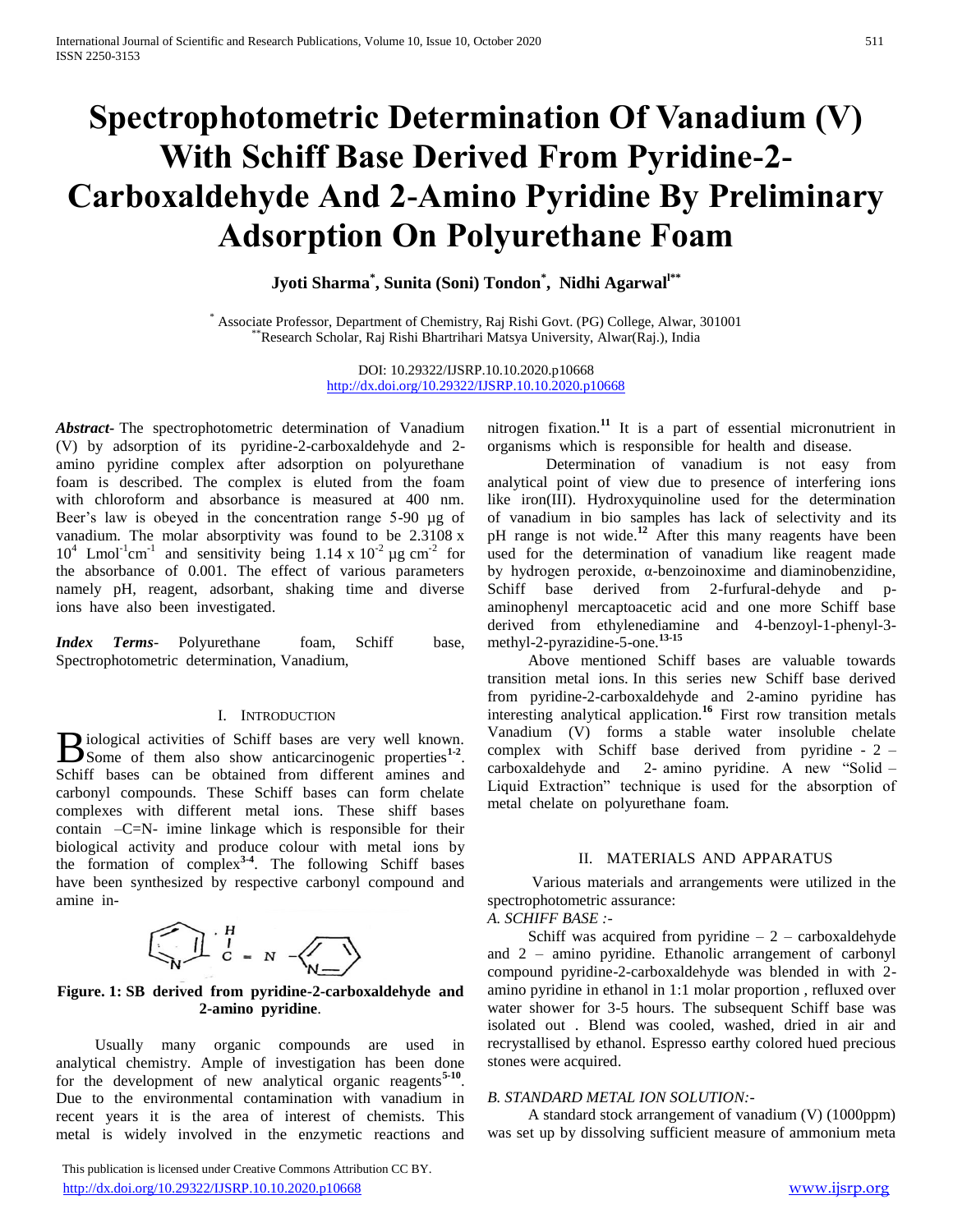vendate in refined water. Weakened arrangements of different focus were set up by weakening of this stock arrangement.

## *C. BUFFER SOLUTION:-*

 Two cushion arrangements of pH run 3-6 and 8-11 are set up by blending explicit measure of 1M acidic corrosive and 1M ammonium acetic acid derivation arrangement and 1M fluid smelling salts and 1M ammonium acetic acid derivation arrangement individually.

## *D. REAGENT SOLUTION:-*

 It was set up by dissolving 0.2 gm of Schiff base compound in 100 ml ethanol.

## *E. POLYURETHANE FOAM :-*

 It was set up by the strategy for Hamon et al.**<sup>17</sup>** Polyurethane froth pieces were cut in 1 cm3 size from a froth cushion which was gotten from a neighborhood departmental store . All froth pieces were cleaned by good cleaning strategies which were assessed previously. Right off the bat, the froth was more than once pressed in an enormous amount of 1M hydrochloric corrosive for certain minutes to a few hours to expel potential contaminants and afterward washed with refined water. They were next liberated from corrosive by crushing in water. Air dried in open at room temperature. No significant changes in polymeric properties because of these treatment was watched. Along these lines, perception uncovered that 1 hour pressing was sufficient. Chow et al<sup>17</sup> recommended that the froth pieces ought to be as uniform as could be expected under the circumstances.

## *F. APPARATUS:-*

 Spectrophotometer EC model (GS – 5701) was used for the spectrometric estimations. Systronics model (Sr. No. 5244) was used for pH estimations.

# III. PROCEDURE

 A fraction (1.0 ml) of standard vanadium(V) solution containing 15-90 µg of vanadium was taken in a beaker and 2.5 ml of 0.2% Schiff base solution was added to it. The pH was ranged for 3.0. After making volume 10 ml it was allowed to rest for 2 min for complete development of colour. Then, seven polyurethane pieces were added to this solution.<sup>18</sup> The flask was shaken for 60 seconds to allow the metal complex formed to be adsorbed on the foam. The foam pieces then squeezed with a glass plunger. These foam pieces which contain vanadium ion complex were transferred to glass beaker. The complex was rinsed from the foam pieces by squeezing with two portion of 2.5 ml chloroform. To remove traces of water 2.0 gm anhydrous sodium sulphate was added. Absorbance was measured in the region of 370-560 nm wave length. Calibration curve was constructed under similar conditions.

# IV. RESULT AND DISCUSSION

# *A. ABSORPTION SPECTRA :*

A sample solution containing 60 µg of Vanadium (V), 2.5 ml of 0.2% reagent of Schiff base solution and 2.0 ml of the buffer solution was added to adjust the pH 3.0 . The absorbance of the complex elutes with chloroform was measured at wave length range between 370-560 nm. Following curve fig 2 represents the absorption spectra of vanadium (V) complex. The maximum absorption is observed at 400 nm, so absorbance measurements were carried out at 400 nm wave length.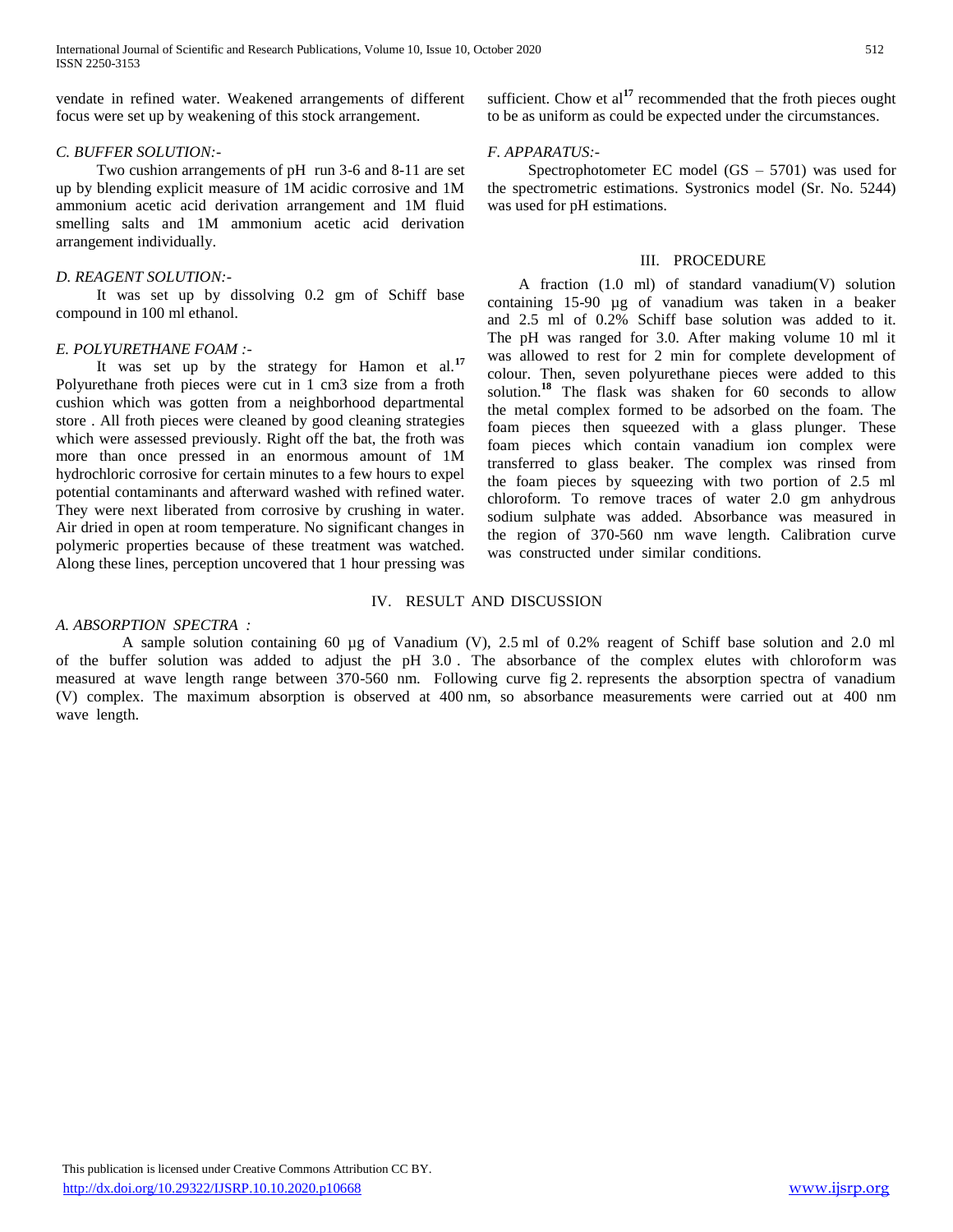

### *B. EFFECT OF pH*

The effect of Ph on the absorbance of vanadium(V) complex having 60 µg vanadium ion in the solution was investigated at 400 nm in the pH range 1-10. The maximum and almost constant absorbance was obtained between the pH range 2.0 – 6.0 . So, for all absorbance measurements pH of solution was taken to be 3.0 shown in fig. 3 and table 1.



**Figure. 3: Effect of pH on absorbance (VANADIUM (V) : 60 µg, WAVELENGTH : 400 nm, 0.2% REAGENT SOLUTION : 2.5 ml, POLYURETHANE FOAM : 7 PIECES, SHAKING TIME : 120 sec.)**

**TABLE (1) : Effect of pH**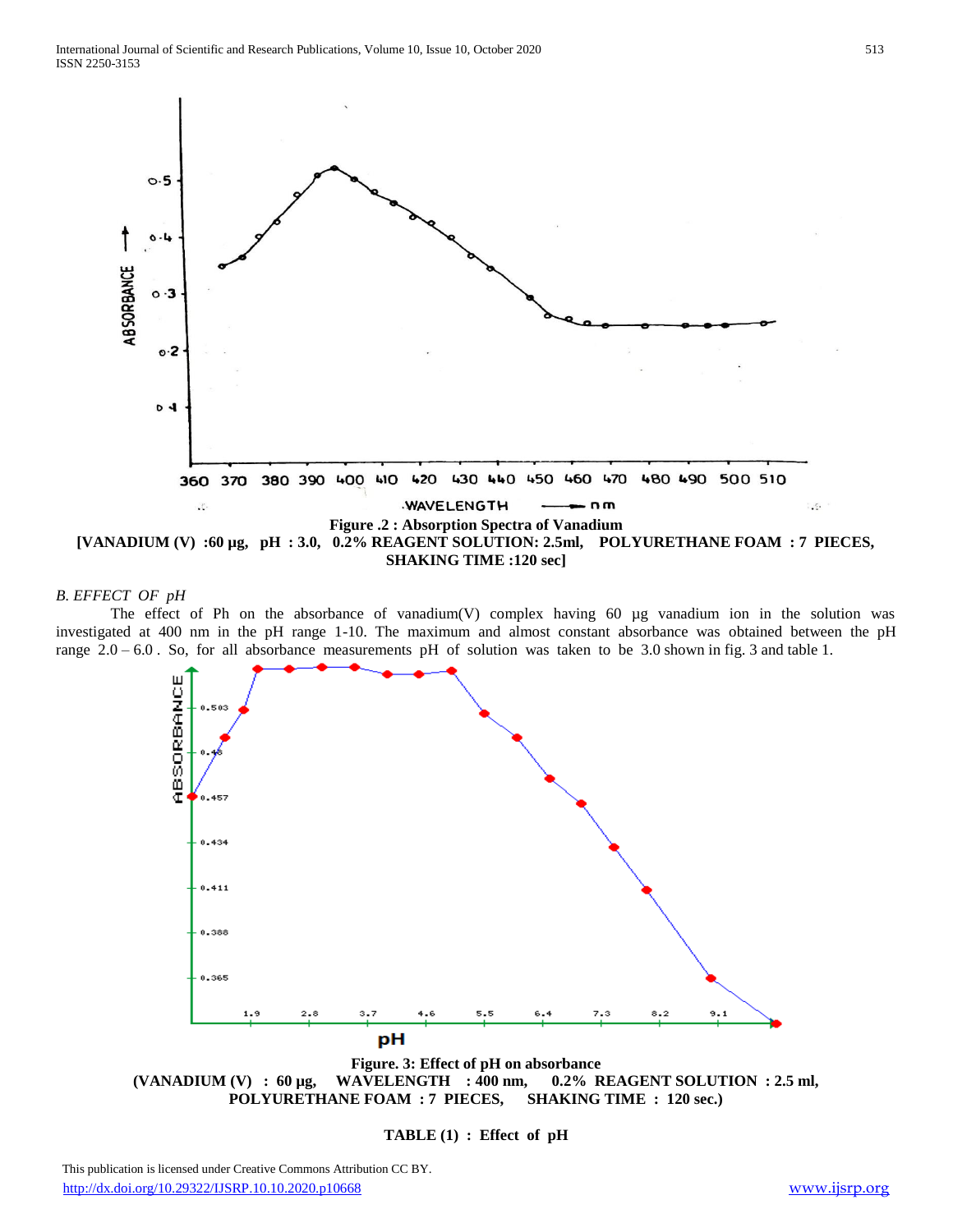| pH   |                             | Absorbance at 400 nm |  |  |
|------|-----------------------------|----------------------|--|--|
| 1.0  |                             | 0.458                |  |  |
| 1.5  |                             | 0.488                |  |  |
| 1.8  |                             | 0.502                |  |  |
| 2.0  |                             | 0.523                |  |  |
| 2.5  |                             | 0.523                |  |  |
| 3.0  |                             | 0.524                |  |  |
| 3.5  |                             | 0.524                |  |  |
| 4.0  |                             | 0.520                |  |  |
| 4.5  |                             | 0.523                |  |  |
| 5.0  |                             | 0.522                |  |  |
| 5.5  |                             | 0.500                |  |  |
| 6.0  |                             | 0.488                |  |  |
| 6.5  |                             | 0.467                |  |  |
| 7.0  |                             | 0.454                |  |  |
| 7.5  |                             | 0.432                |  |  |
| 8.0  |                             | 0.410                |  |  |
| 8.5  |                             | 0.389                |  |  |
| 9.0  |                             | 0.365                |  |  |
| 10.0 |                             | 0.342                |  |  |
|      | Vanadium (V): 60µG          |                      |  |  |
|      | $0.2\%$ Reagent : 2.5 ml    |                      |  |  |
|      | Polyurethane foam: 7 pieces |                      |  |  |
|      | Shaking Time : 120 sec      |                      |  |  |
|      |                             |                      |  |  |

# *C. EFFECT OF REAGENT SOLUTION :*

 Different amounts of the reagent solution were prepared for the investigation of the effect of the reagent concentration on the absorbance of vanadium (v) complex. It was prepared by the sample solution containing 60 µg of vanadium (v). It was observed at pH 3.0 . Almost same absorbance was obtained when 1.5 to 6.0 ml of reagent solution were added therefore, 2.5 ml of reagent solution was considered the suitable quantity to be used for all absorbance measurements as shown in fig. 4 and table 2.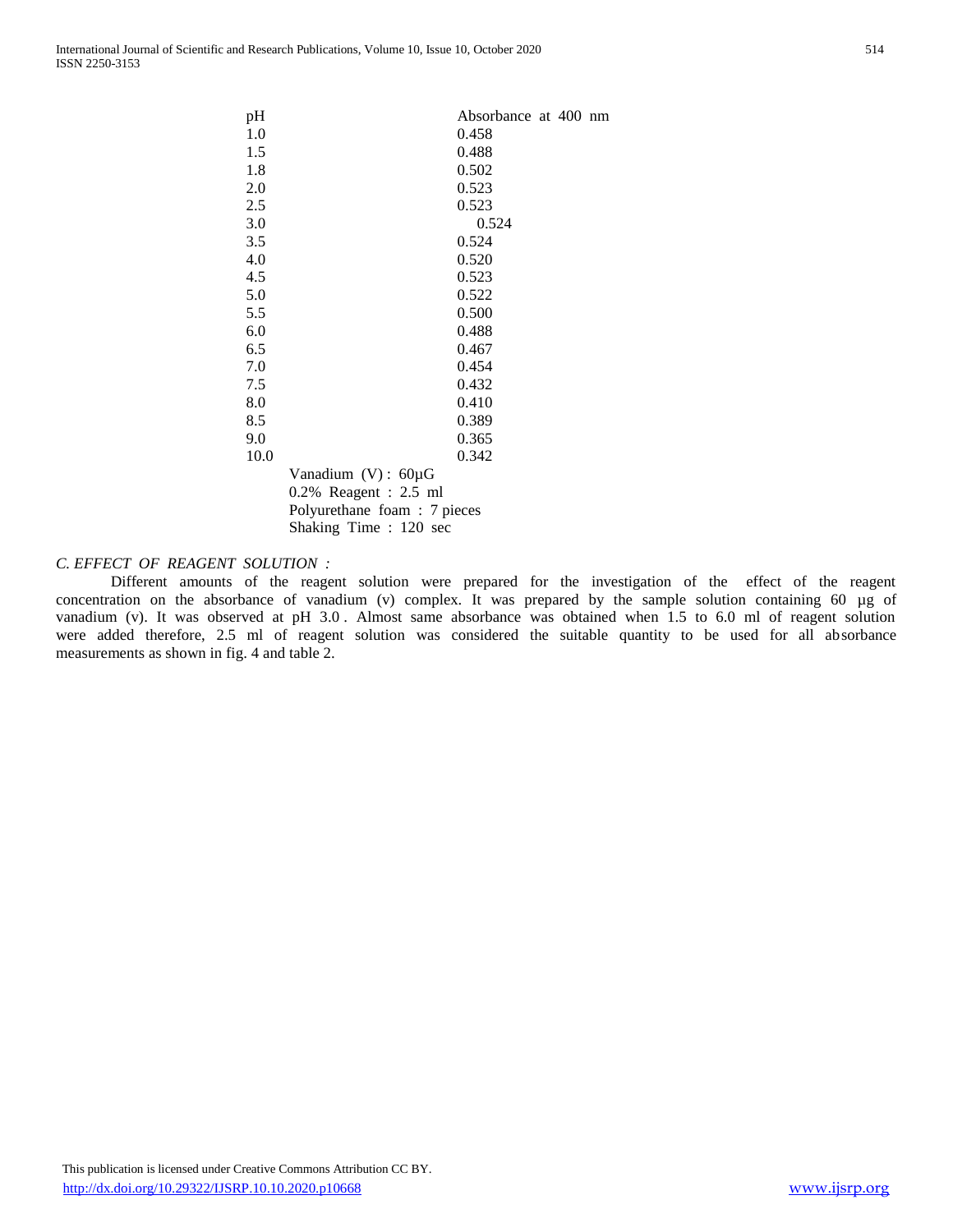

**Figure. 4: Effect of Reagent [VANADIUM (V) :60 µg, WAVELENGTH : 400 nm, pH : 3.0, POLYURETHANE FOAM : 7 PIECES, SHAKING TIME :120 sec]**

|  |  |  |  |  |  |  | TABLE (2) : Effect of Reagent Concentration |
|--|--|--|--|--|--|--|---------------------------------------------|
|--|--|--|--|--|--|--|---------------------------------------------|

| 0.2% | Reagent                     | Absorbance at 400 nm |  |  |
|------|-----------------------------|----------------------|--|--|
| 0.5  |                             | 0.487                |  |  |
| 1.0  |                             | 0.499                |  |  |
| 1.5  |                             | 0.524                |  |  |
| 1.8  |                             | 0.522                |  |  |
| 2.0  |                             | 0.524                |  |  |
|      |                             |                      |  |  |
| 2.5  |                             | 0.523                |  |  |
| 3.0  |                             | 0.524                |  |  |
| 3.5  |                             | 0.525                |  |  |
| 4.0  |                             | 0.525                |  |  |
| 4.5  |                             | 0.524                |  |  |
| 5.0  |                             | 0.525                |  |  |
| 5.5  |                             | 0.520                |  |  |
| 6.0  |                             | 0.510                |  |  |
| 6.5  |                             | 0.515                |  |  |
| 7.0  |                             | 0.485                |  |  |
| 7.5  |                             | 0.475                |  |  |
| 8.0  |                             | 0.475                |  |  |
| 9.0  |                             | 0.475                |  |  |
| 10.0 |                             | 0.450                |  |  |
|      | Vanadium $(V)$ : 60µG       |                      |  |  |
|      | pH : 3.0                    |                      |  |  |
|      | Polyurethane foam: 7 pieces |                      |  |  |
|      |                             |                      |  |  |
|      | Shaking Time : 120 sec      |                      |  |  |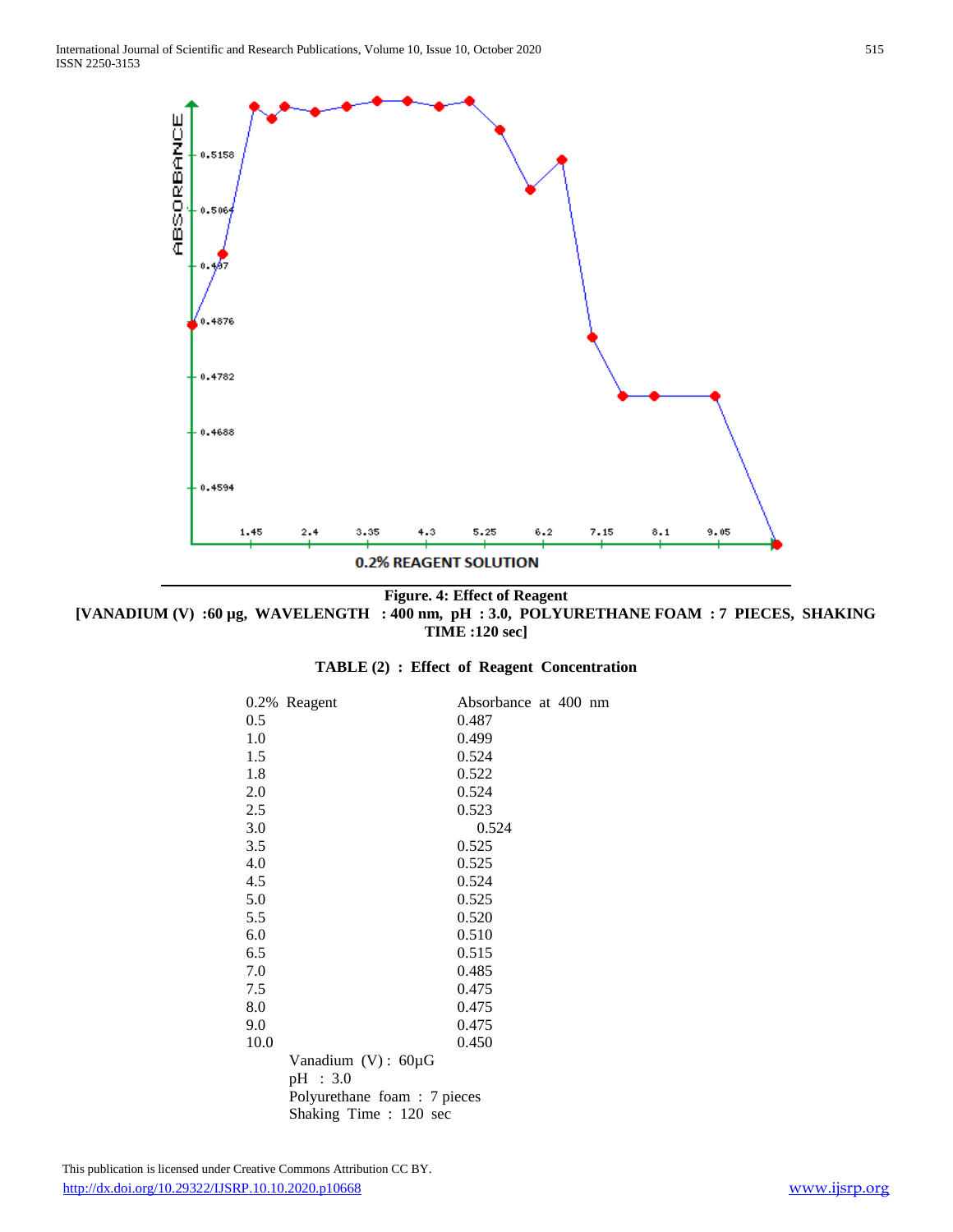## *D. EFFECT OF ADSORBENT* **:**

 This effect was determined by adding different number of prepared polyurethane foam pieces in the vanadium (v) complex solution. The absorbance increased with the addition of 1-3 polyurethane pieces. The value of absorbance was found almost constant upto 9.0 therefore seven foam pieces were taken for all absorbance measurements( Fig. 5 and table 3.)



**Figure. 5: Effect of Adsorbant [VANADIUM (V) : 60 µg, WAVELENGTH : 400 nm, pH : 3.0, 0.2% REAGENT SOLUTION : 2.5 ml, SHAKING TIME : 120 sec]**

|  |  |  |  |  | TABLE (3) : Effect of Adsorbent |
|--|--|--|--|--|---------------------------------|
|--|--|--|--|--|---------------------------------|

|                |             | No. of Polyurethane foam Absorbance at 400 nm |       |  |  |
|----------------|-------------|-----------------------------------------------|-------|--|--|
|                | Pieces used |                                               |       |  |  |
| 1              |             |                                               | 0.480 |  |  |
| $\overline{2}$ |             |                                               | 0.490 |  |  |
| 3              |             |                                               | 0.500 |  |  |
| $\overline{4}$ |             |                                               | 0.498 |  |  |
| 5              |             |                                               | 0.500 |  |  |
| 6              |             |                                               | 0.504 |  |  |
| 7              |             |                                               | 0.500 |  |  |
| 8              |             |                                               | 0.504 |  |  |
| 9              |             |                                               | 0.499 |  |  |
| 10             |             |                                               | 0.490 |  |  |
|                |             | Vanadium $(V)$ : 60 $\mu$ G                   |       |  |  |
|                |             | pH : 3.0                                      |       |  |  |
|                |             | $0.2\%$ Reagent : 2.5 ml                      |       |  |  |
|                |             | Shaking Time: 120 sec                         |       |  |  |

## *E. EFFECT OF SHAKING TIME* **:**

 Vanadium (v) solution containing 60 µg of vanadium on was allowed to satnd in contact with schiff base solution for two minutes. Then the complex was shaken from 5-300 seconds. Absorbance first increased, attained maximum and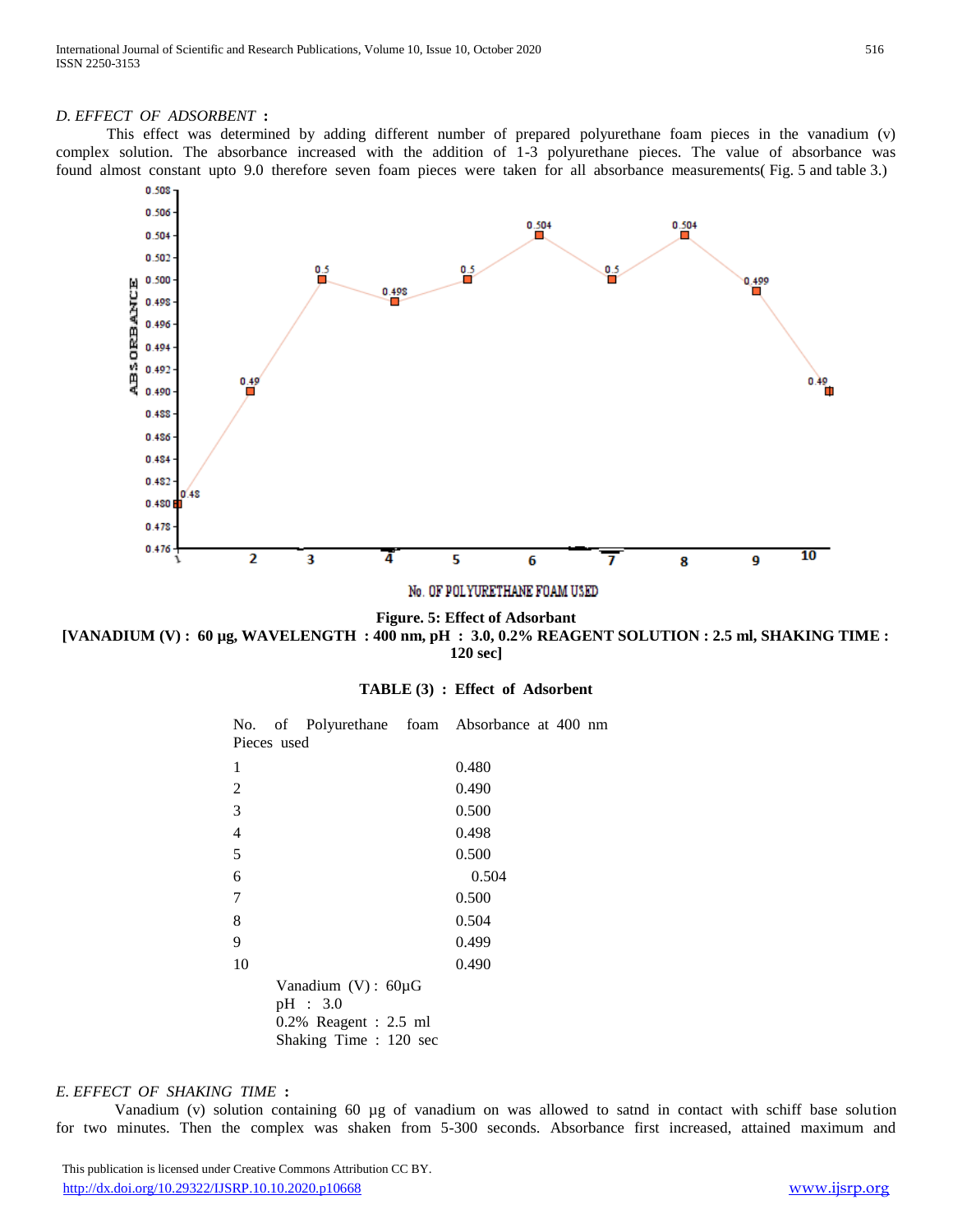became constant from 20 to 160 seconds. So, 120 second was chosen the shaking time for all absorbance measurements as in fig. 6 and table 4.



**Figure. 6: Effect of Shaking Time**

**[VANADIUM (V) : 60 µg, WAVELENGTH : 400 nm, pH : 3.0, 0.2% REAGENT SOLUTION : 2.5 ml, POLYURETHANE FOAM : 7 PIECES]**

| TABLE (4) : Effect of Shaking Time |  |  |  |  |  |
|------------------------------------|--|--|--|--|--|
|------------------------------------|--|--|--|--|--|

|     | Shaking Time (sec.)         | Absorbance at 400 nm |  |  |
|-----|-----------------------------|----------------------|--|--|
| 5   |                             | 0.432                |  |  |
| 10  |                             | 0.465                |  |  |
| 15  |                             | 0.488                |  |  |
| 20  |                             | 0.522                |  |  |
| 40  |                             | 0.522                |  |  |
| 60  |                             | 0.524                |  |  |
| 80  |                             | 0.523                |  |  |
| 100 |                             | 0.524                |  |  |
| 120 |                             | 0.520                |  |  |
| 140 |                             | 0.515                |  |  |
| 160 |                             | 0.500                |  |  |
| 180 |                             | 0.490                |  |  |
| 200 |                             | 0.490                |  |  |
| 240 |                             | 0.450                |  |  |
| 260 |                             | 0.450                |  |  |
| 280 |                             | 0.440                |  |  |
| 300 |                             | 0.435                |  |  |
|     | Vanadium $(V)$ : 60µG       |                      |  |  |
|     |                             |                      |  |  |
|     | pH : 3.0                    |                      |  |  |
|     | Polyurethane foam: 7 pieces |                      |  |  |
|     | $0.2\%$ Reagent : 2.5 ml    |                      |  |  |

## *F. CALIBRATION CURVE FOR VANADIUM (V) :*

 Calibration curve was obtained by the recommended procedure under the optimum condition according to Fig. 7. Beer's law was obeyed in the range 5-90 µg. The molar absorptivity was found to be  $2.310 \times 10^4$  Lmol<sup>-1</sup> cm<sup>-1</sup> at 400 nm and sensitivity being  $1.58 \times 10^{-2}$  µg cm<sup>-2</sup> of vanadium (v) for the absorbance of 0.001.(Table 5)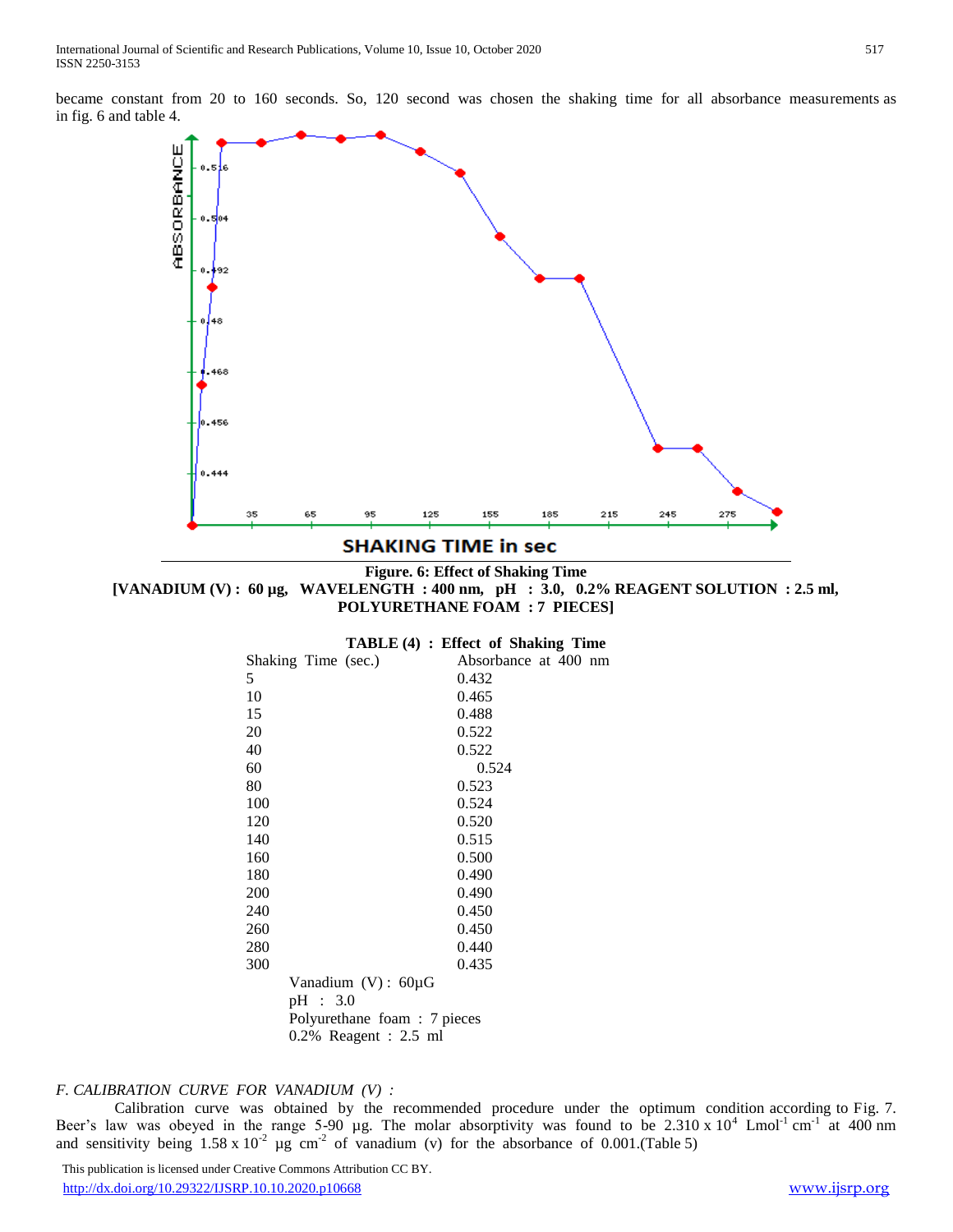

**Figure. 7: Calibration Curve of Vanadium [WAVELENGTH : 400 nm, pH : 3.0, 0.2% REAGENT SOLUTION : 2.5 ml, POLYURETHANE FOAM : 7 PIECES]**

|                                                 | TABLE $(5)$ : Calibration Data for Vanadium $(V)$ |
|-------------------------------------------------|---------------------------------------------------|
| Vanadium (V) Concentration Absorbance at 400 nm |                                                   |
| 5                                               | 0.060                                             |
| 7                                               | 0.082                                             |
| 10                                              | 0.101                                             |
| 15                                              | 0.146                                             |
| 20                                              | 0.182                                             |
| 25                                              | 0.236                                             |
| 30                                              | 0.261                                             |
| 35                                              | 0.369                                             |
| 40                                              | 0.341                                             |
| 45                                              | 0.382                                             |
| 50                                              | 0.423                                             |
| 55                                              | 0.501                                             |
| 60                                              | 0.524                                             |
| 65                                              | 0.644                                             |
| 70                                              | 0.577                                             |
| 75                                              | 0.625                                             |
| 80                                              | 0.610                                             |
| 85                                              | 0.680                                             |
| 90                                              | 0.742                                             |
| pH : 3.0                                        |                                                   |
| $0.2\%$ Reagent : 2.5 ml                        |                                                   |
| Polyurethane foam: 7 pieces                     |                                                   |

Shaking Time : 120 sec

# *G. EFFECT OF DIVERSE IONS :*

 Interference due to the presence of various amounts of alkali metal salts and metal ions on the absorbance was studied according to the table 6 and 7.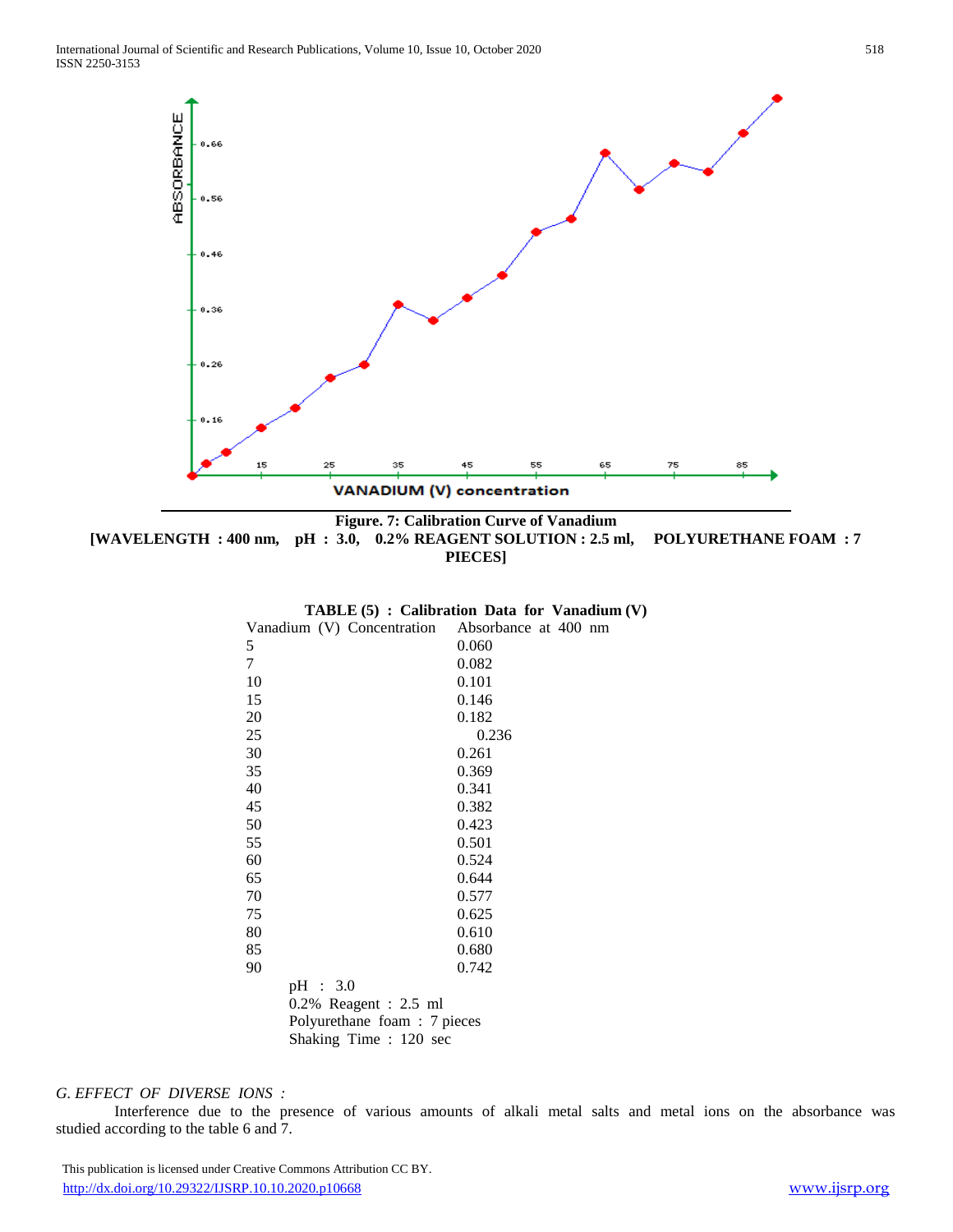| Alkali Metal Salts               | Amount Added mg | Vanadium (V) Found µg |
|----------------------------------|-----------------|-----------------------|
| NaCl                             | 50<br>100       | 60.8<br>60.5          |
| KCl                              | 50<br>100       | 60.2<br>60.1          |
| KNO <sub>3</sub>                 | 50<br>200       | 59.9<br>59.2          |
| NaNO <sub>3</sub>                | 50<br>250       | 60.8<br>59.2          |
| Na <sub>2</sub> CO <sub>3</sub>  | 50<br>100       | 60.2<br>60.3          |
| $K_2SO_4$                        | 40<br>150       | 61.2<br>61.3          |
| Na <sub>2</sub> HPO <sub>4</sub> | 40<br>200       | 60.2<br>59.8          |
| Sodium Oxalate                   | 40<br>100       | 60.1<br>60.3          |

# **TABLE (6) : Effect of Diverse Alkali Metal Ion Salts**

Vanadium (V) : 60 µg; pH : 3.0; 0.2% Reagent : 2.5 ml; Polyurethane foam : 7 pieces; Shaking Time : 120 sec.

# **TABLE (7) : Effect of Diverse Metal Ions**

| Diverse Metal Ions | Amount of Ion Added (mg) | Vanadium (V) Found µg |
|--------------------|--------------------------|-----------------------|
|                    |                          |                       |
| $Co$ (II)          | 40                       | 61.2                  |
|                    | 120                      | 62.3                  |
|                    |                          |                       |
| $Zn$ (II)          | 30                       | 61.0                  |
|                    | 80                       | 60.9                  |
| $Pd$ (II)          | 100                      | 60.1                  |
|                    |                          |                       |
|                    | 150                      | 61.6                  |
| $Mn$ (II)          | 50                       | 60.9                  |
|                    | 150                      | 59.8                  |
|                    |                          |                       |
| $Cu$ (II)          | 40                       | 59.2                  |
|                    | 200                      | 58.6                  |
|                    |                          |                       |
| $Mg$ (II)          | 100                      | 59.3                  |
|                    | 250                      | 60.1                  |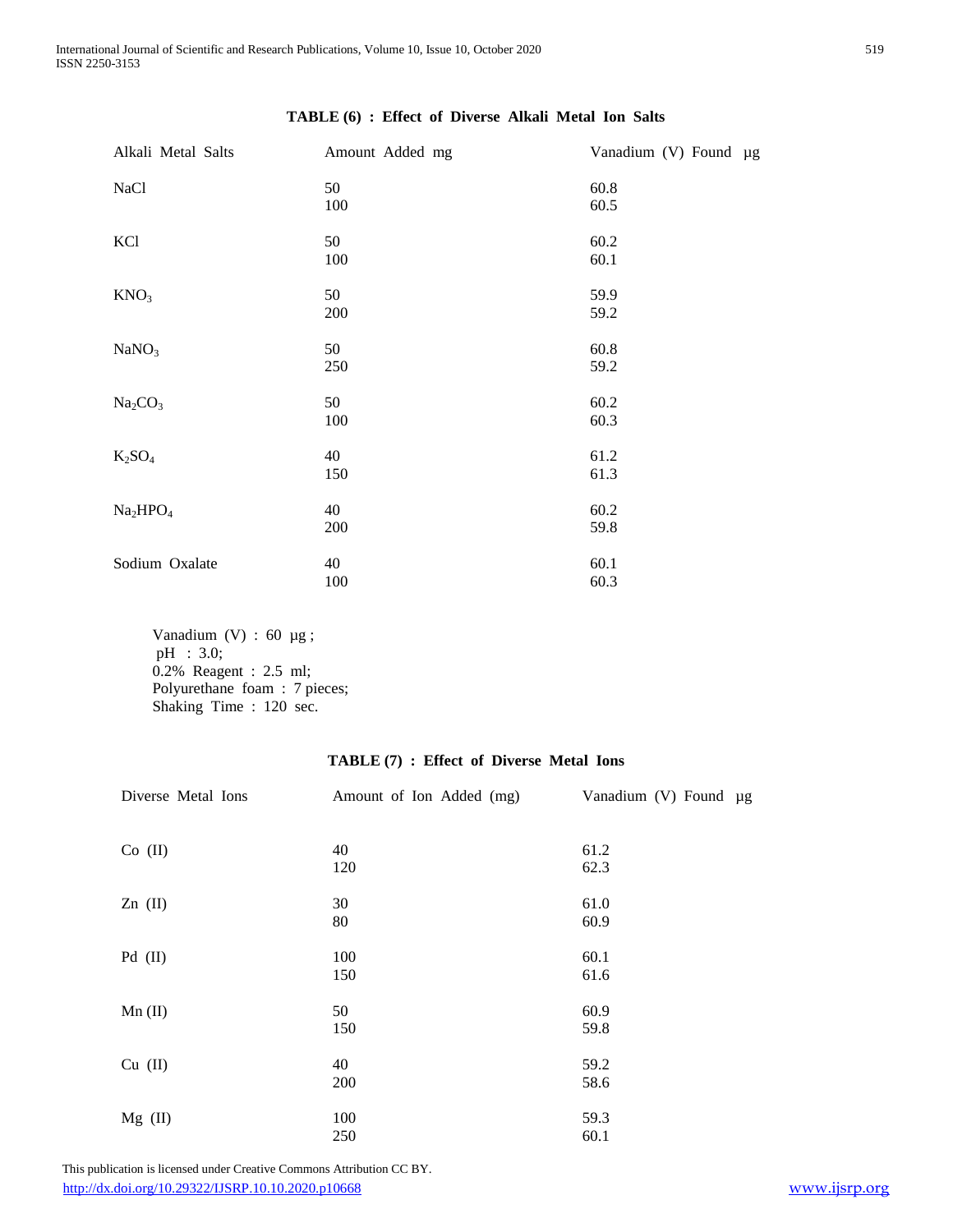| $Sn$ (II)  | 50<br>100  | 60.0<br>59.9 |
|------------|------------|--------------|
| Fe $(III)$ | 50<br>100  | 60.2<br>60.0 |
| $Cr$ (III) | 100<br>200 | 60.0<br>59.9 |
| Al $(III)$ | 40<br>100  | 59.8<br>58.6 |
| $Bi$ (III) | 30<br>60   | 59.2<br>60.6 |

Vanadium  $(V)$  : 60  $\mu$ g; pH : 3.0; 0.2% Reagent : 2.5 ml; Polyurethane foam : 7 pieces;

#### V. PRECISION

Ten examples of the arrangement containing 60 µg of vanadium (v) were set up by weakening the stock arrangement and the complex shaped with the reagent was gotten. The absorbance was estimated at 400 nm. Mean absorbance of 0.524 with a standard deviation of 0.28% was acquired.

#### VI. CONCLUSION

 In this examination, Schiff base ligand and its complex with vanadium(v) particle were researched. It is found from the above conversation that Schiff base got from pyridine-2 carboxaldehyde and 2- amino pyridine is a decent touchy reagent for the spectrophotometric assurance of vanadium(v) particle by the methods for different parameters like pH, reagent focus, adsorbent, shaking time, assorted particle expansion. It likewise can be acceptable applied for the assurance of vanadium(v) in pharmaceutical samples.

#### ACKNOWLEDGEMENT

The authors are highly thankful to the CSIR-HRDG, Delhi for funding us in this project work under CSIR-UGC NET-JRF scheme.

#### **REFERENCES**

- [1] Troutman H.D. and Long L.M. ; The Synthesis of 2,3- disubstituted-4 thiazolidones, J. Am. Chem. Soc. , 70, 3436, (1948)
- [2] Doergee R.F. ; Wilson and Gisroldi Text Book of Organic Medicinal and Pharmaceutical Chemistry, 8th Ed. J.B. Liooincolt Company, 225, (1982)

- [3] Juneja H.D. , Munshi K.N. ; Synthetic & Structural Studies on Coordination Polymers of Mn (II), Co (II), Ni (II), Cu (II) & Zn (II) with Azelaic Acid bis-(phenyl hydrazide) & Azelaic Acid –bis-(2,4 dinitrophenyl hydrazide) ; J. Ind. Chem. ;26A, 257, 708 ; (1987)
- [4] Maurya P.L. , Agarwal B.V. and Dey A.K. ; Inner Complexes of Co (II), Ni(II), Cu (II), Zn(II), Cd (II), Be (II) & Dioxouranium (VI) with Salicyaldehyde Semicarbazone ; Polymer Bull ; 1 , 631 (1979)
- [5] Bala M. and Sinha A.I.P. ; Chemistry of Schiff Base ; Asian Journal of Chemistry Reviews , 4 , 42, (1993)
- [6] Holm R.H., Everett G.W. and Chakravarty A.; Metal complexes of Schiff bases and β-ketoamines; Prog. Inorg. Chem. , 7 , 83, (1966).
- [7] Hobday M.D. and Smith T.D. ; N,N' ethylenbis(salicylideneiminato) Transition Metal Ion Chelates ; Co-ord. chem.. rev. , 9 , 311, (1973).
- [8] Akbar Ali M. and Livingstone S.E. ; Metal Complexes of Sulphur-Nitrogen Chelating Agents; Co-ord. chem.Rev. , 13, 101, (1974).
- [9] Tandon J.P. and Singh R. V. ; S-Benzyldithiocarbazate Schiff Base Complex of Aluminium, Qaurt.Chem.Rev., 1, 88 (1984).
- [10] Ahmed H. Orabi ; Extraction of Uranium from Carbonate Solution Using Synthesized Schiff Base and Its Application for Spectrophotometric Determination; Chem. Papers ; 73, 1713-1730 (2019).
- [11] Peterburgskii A.V. , Kudryashov V.S. , Tormasava E.E. , Chem. Abstr. 84, 29718K (1976).
- [12] Canon H. Alfred, Rose, Geoghem. Environ., 2, 93 (1977).
- [13] Feige F., "Spot tests in Inorganic Analysis", 5th Ed., Elsevier, New York, 123 (1970).
- [14] Rathore D.P.S. and Tarafder P.K. , Spectrophotometric determination of chromium in geological samples, Analytica Chimica Acta , 257 (1). 129- 133, (1992).
- [15] Pourmohammad M. , Faraji M. and Jafarinejad S. , Extraction of chromium(VI) in water sapmples by dispersivr liquid-liquid microextraction based on deep eutectic solvent and determination by Uv-Vis spectrophotometry, Int. J. Env. Analy. Chem. , 1-14, (2019)
- [16] Abram E., Gajdatsy G., Hermann P., Ujhelyi F., Borbely J. and Shen J.Z., The colour of monolithic zirconia restorations determined spectrophotometric examination, Ad. Appl. Cera. , 118(1-2), 3-8 (2019)
- [17] Hamon R. F. , Khan A.S. , and Chow A. ; The Cation-Chelation Mechanism of Metal – Ion Sorption by Polyurethanes , Talanta , 29, 313, (1982).
- [18] Chow A., Branagh W. and Chance J.; Sorption of Organic Dyes by Polyurethane Foam; Talanta, 37 , 407-412 (1990).
- [19] Mohammed L.A. , Mahdi N.I. , Aldujaili R.A. ; Preparation , Characterization and The Biological Activity Study of A New